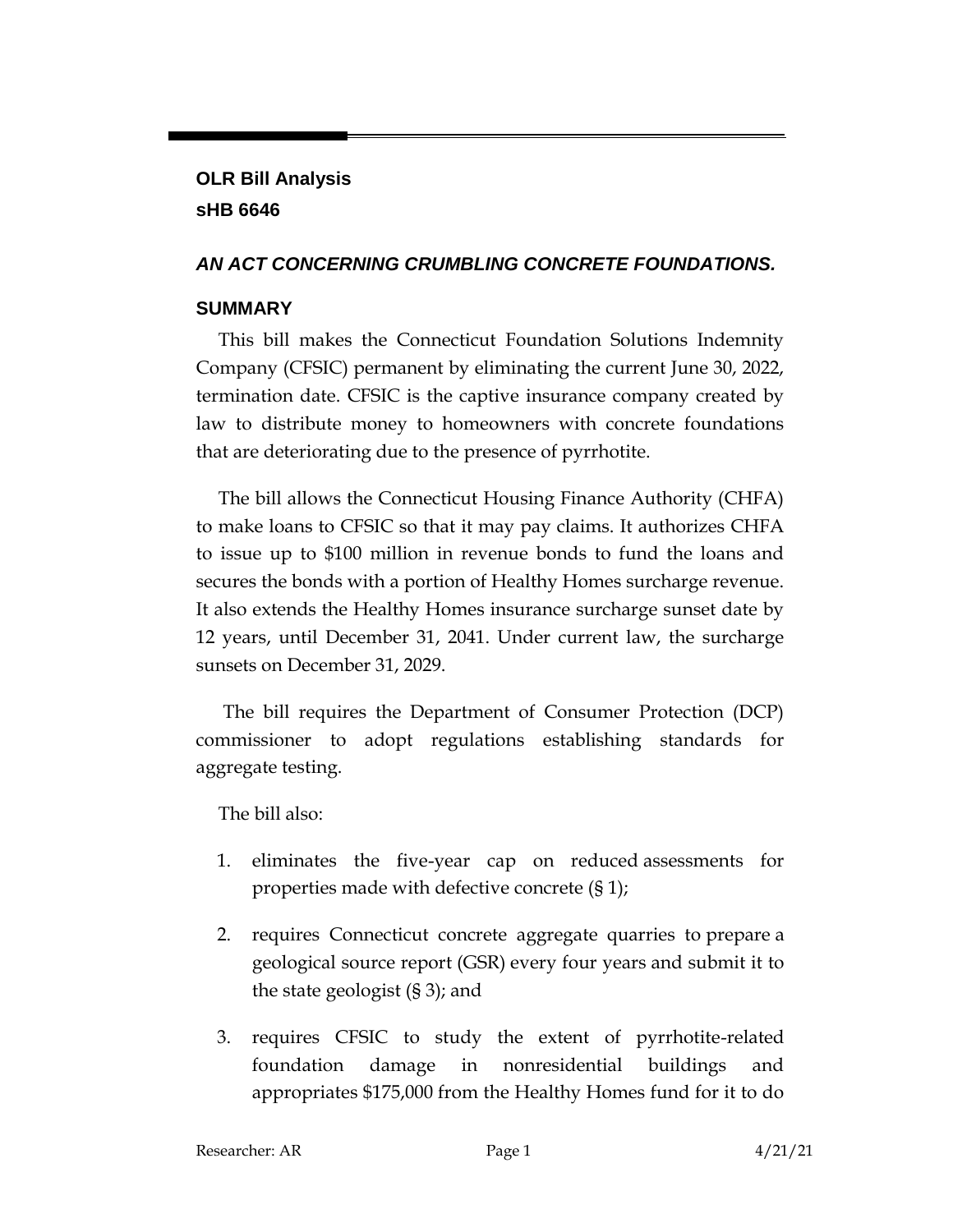so.

EFFECTIVE DATE: July 1, 2021, except the provisions on assessments (§ 1), DCP regulations (§ 4), and bonding (§ 5) are effective upon passage.

#### **§ 5 — CHFA LOANS TO CFSIC**

The bill allows CHFA to make loans to CFSIC for the purposes of funding CFSIC claim payments. Under the bill, any loans must be deposited into the Crumbling Foundations Assistance Fund and repaid by CFSIC from Healthy Homes insurance surcharge revenue that is transferred to the fund (i.e., pledged revenues, see below).

#### *Authorization to Issue Bonds*

The bill authorizes CHFA to issue up to \$100 million in revenue bonds for these purposes. Bond proceeds must be used to make loans to CFSIC, pay the issuing and capitalized interest costs, and fund any necessary reserves, including any special capital reserve fund CHFA establishes. The bill makes all CHFA bonding powers applicable to these new bonds (e.g., establishing special capital reserve funds).

#### *Pledged Revenues*

The bill irrevocably assigns and pledges the "pledged revenues" to secure bond repayment, including interest and redemption premiums. "Pledged revenues" is the portion of Healthy Homes surcharge revenue that is transferred to the Crumbling Foundations Assistance Fund. (However, in section 6, if CHFA makes any loans (and, thus, has issued bonds), the portion of surcharge revenue that is currently transferred to the fund is instead transferred directly to CHFA. It is unclear whether these surcharges would be considered pledged revenue if they are not transferred to the fund.)

The assignment and pledge continue even if the Crumbling Foundations Assistance Fund or CFSIC no longer exist. It secures all bonds described in the bill equally and supersedes any other party's claim to the pledged revenues, including holders of state general obligation (GO) bonds.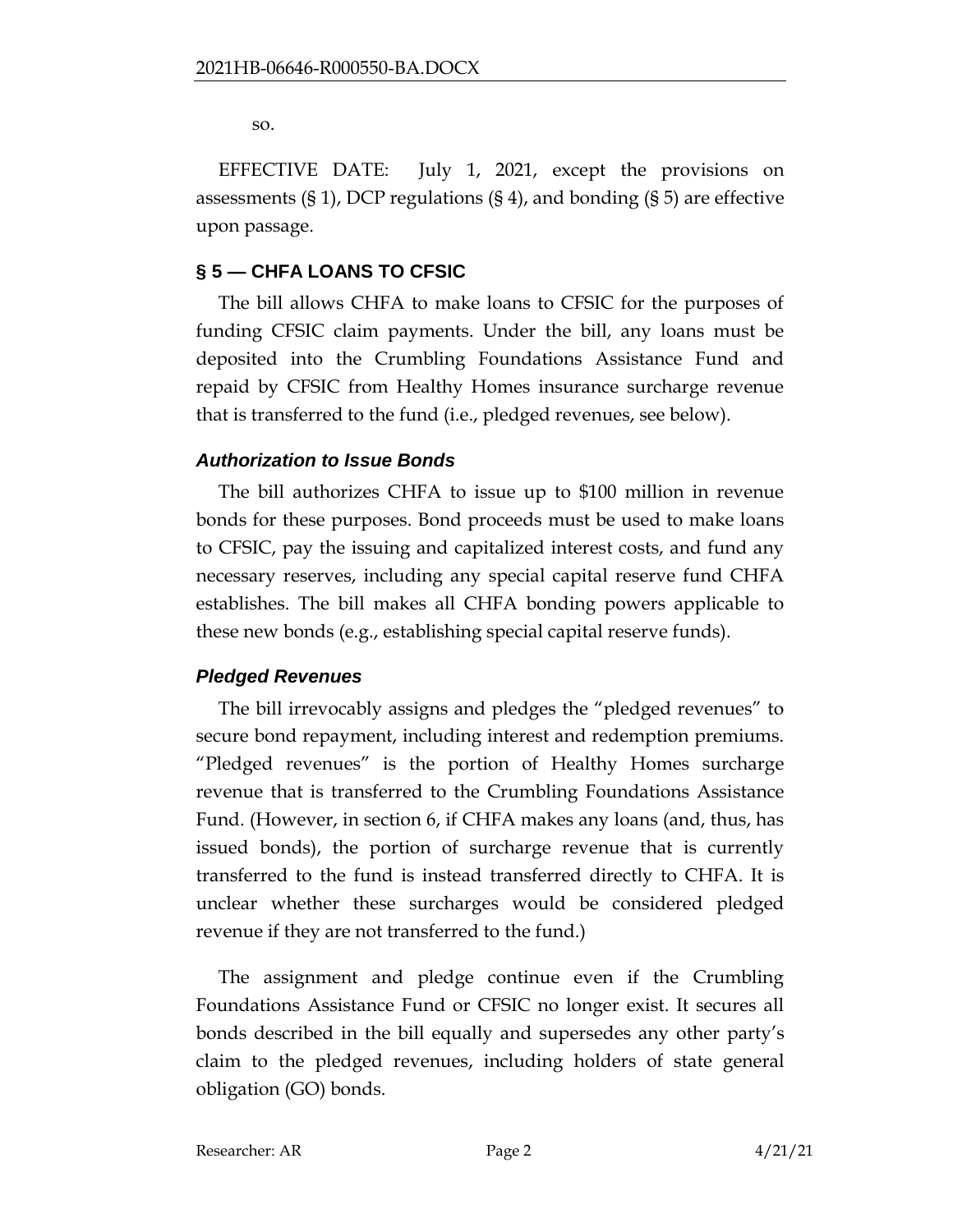Under the bill, the pledge is effectively a lien against pledged revenues that takes effect when the bill does without any further action by the state. Pledged revenue is immediately subject to the lien when the state receives it, and the lien is valid and binding against all parties with claims against the state.

In bond authorization proceedings, CHFA may pledge the revenues to secure bond repayment and direct the payment of pledged revenues directly to the trustee under the bond indenture. Any pledged revenues not required to repay the bonds under the indenture's terms may be released back to the Crumbling Foundations Assistance Fund.

#### *Commitments to Bondholders*

The bill makes certain commitments to bondholders concerning the revenue bonds it authorizes CHFA to issue and allows the authority to include the covenant in any bondholder agreement.

Under the bill, the state pledges to collect and apply the pledged revenues in the amounts necessary to pay bond debt service until the bonds and any interest or other costs are fully paid off, unless otherwise authorized under a contract between CHFA and bondholders. The bill also promises that the state will perform, or cause to be performed, every promise, covenant, agreement, or contract with bondholders and will not:

- 1. limit or alter the duties imposed on the treasurer, state officers, CHFA, or CFSIC as they relate to the application of pledged revenues;
- 2. alter the provisions applying pledged revenues to the debt service requirements or impose additional fees or levies on CHFA;
- 3. issue any bonds or other debt secured by the same pledged revenues;
- 4. create or cause to be created any other lien or charge on the pledged amounts; or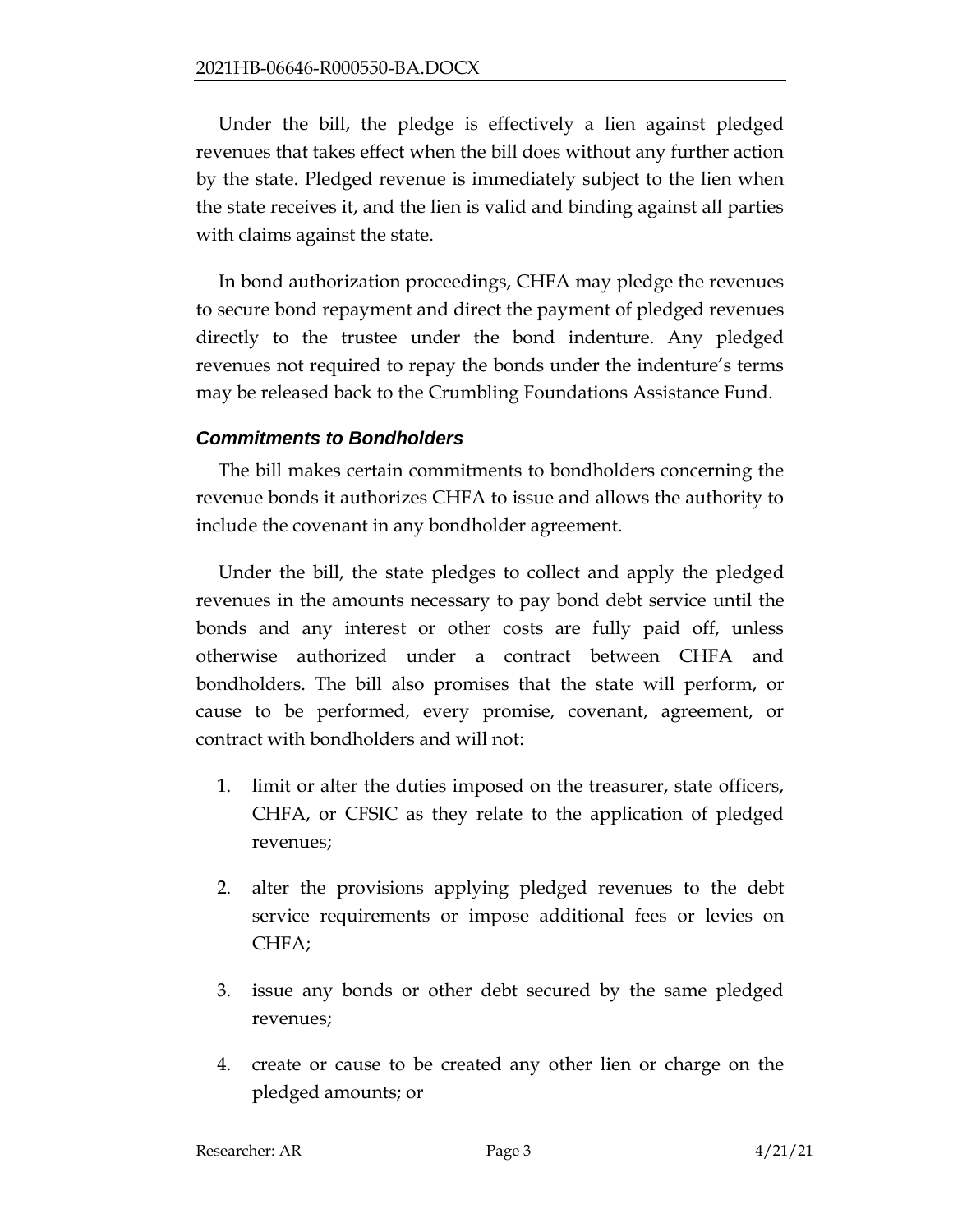5. impair the rights, exemptions, or remedies of bondholders.

The state may also allow any pledged revenues CHFA pays to the Crumbling Foundations Assistance Fund to instead be paid to the state, its agencies, or any other pledged purpose.

*Debt Service Coverage.* The bill generally promises that the state will not alter state officers' rights or obligations to impose, maintain, charge, or collect the pledged revenues as necessary to produce sufficient revenues to fulfill the bond proceedings' terms.

But it allows the state to amend the Healthy Homes Surcharge amount as long as it can maintain a specified debt service coverage ratio. Specifically, it may amend the surcharge if doing so would not have reduced pledged revenues for any 12 consecutive months within the preceding 15 months to an amount less than three times the maximum debt service payable on outstanding bonds in the current or any future fiscal year.

**Other Permissible State Debt.** The act specifies that its commitments to bondholders do not prevent the state from issuing debt (1) secured by a pledge or lien subordinate and junior to the liens and pledges created under the act or (2) secured by a pledge of or lien on amounts derived on or after the date the revenue bonds' pledges or liens are discharged and satisfied.

#### *Agreements and MOUs*

Under the bill, CFSIC, CHFA, the housing and insurance commissioners, and the treasurer are authorized to enter into agreements and MOUs, as they consider appropriate, for the purposes of the loans the bill authorizes. In any agreement or MOU, CFSIC is authorized to grant a security interest, title, and interest in pledged revenues to CHFA and to the trustee of CHFA's bonds, but the bill specifies that any such grant does not establish any right for CFSIC to the pledged revenue or imply the state has waived sovereign immunity.

#### **§ 6 — HEALTHY HOMES INSURANCE SURCHARGE**

Researcher: AR Page 4 4/21/21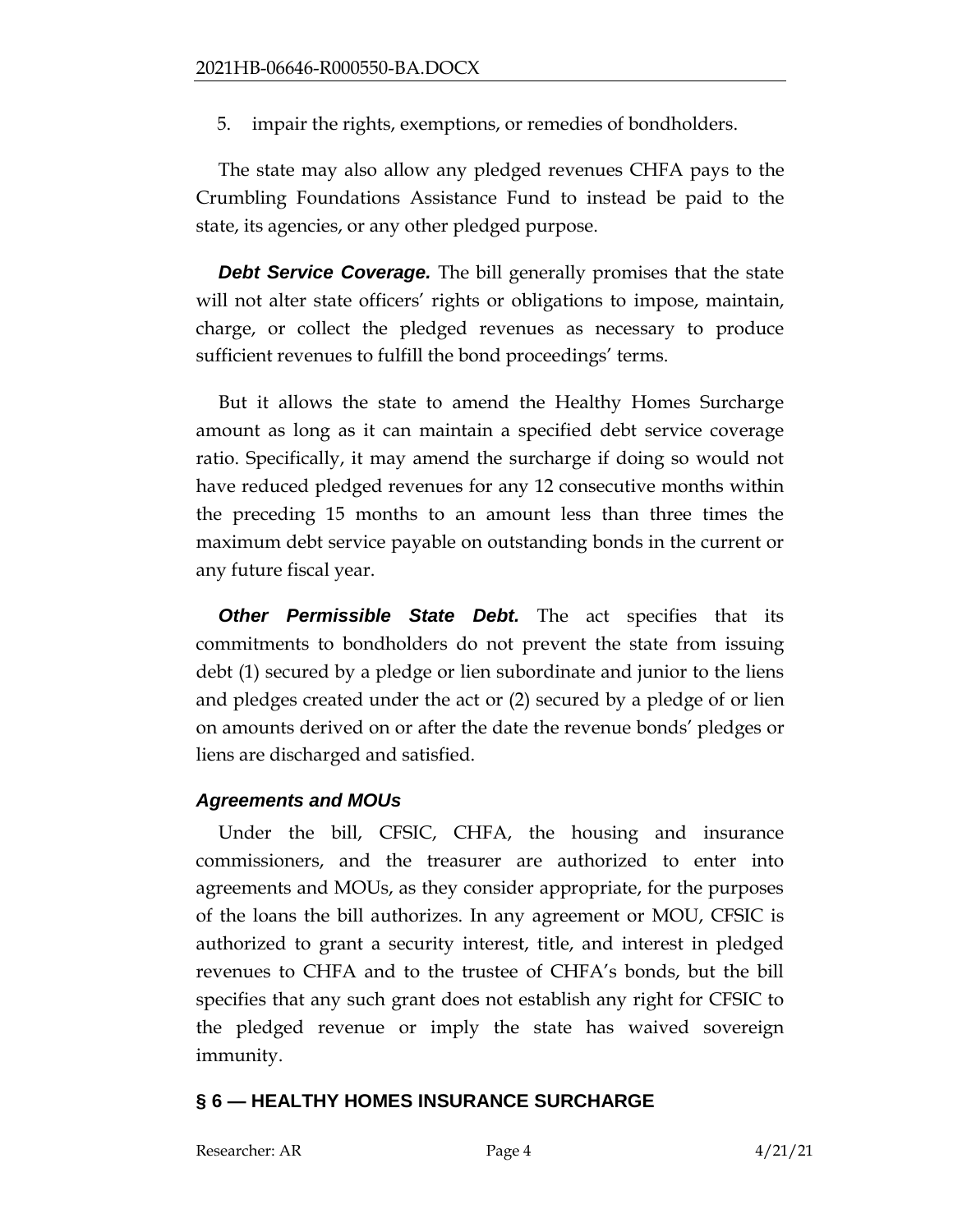Existing law imposes an annual \$12 surcharge on the named insured under certain homeowners insurance policies, known as the Healthy Homes surcharge.

Under current law, this revenue, less the administrative collection costs, is deposited into the Healthy Homes Fund, and 85% of the deposit is then transferred to the Crumbling Foundations Assistance Fund within 30 days after the deposit. (The remaining 15% stays in the Healthy Homes Fund.)

Under the bill, the 85% share is instead directly transferred to CHFA, unless it has not made any loans to CFSIC, in which case it is deposited straight into the Crumbling Foundations Assistance Fund. The balance (15%) is then deposited into the Healthy Homes Fund.

The bill specifies that neither the Crumbling Foundations Assistance Fund, nor CFSIC, have any right to the Healthy Homes surcharge remittances except under the bill's provisions, nor any right to cause the remittances to continue.

# **§§ 3 & 4 — GSR REQUIREMENT AND DCP REGULATIONS** *GSR (§ 3)*

Beginning by January 1, 2022, the bill requires the operator of each Connecticut quarry that produces concrete aggregate to quadrennially prepare a geological source report (GSR) and submit it to the state.

The quadrennial GSR must be prepared as the state geologist requires and must include:

- 1. an operations plan and a description of the operator's mining, processing, storage, and quality control methods;
- 2. a description of the products the quarry will produce;
- 3. a description of the characteristics of the aggregate to be excavated, prepared by a qualified geologist;
- 4. the results of an inspection of face material and geologic log analysis, completed in the prior year by a qualified geologist;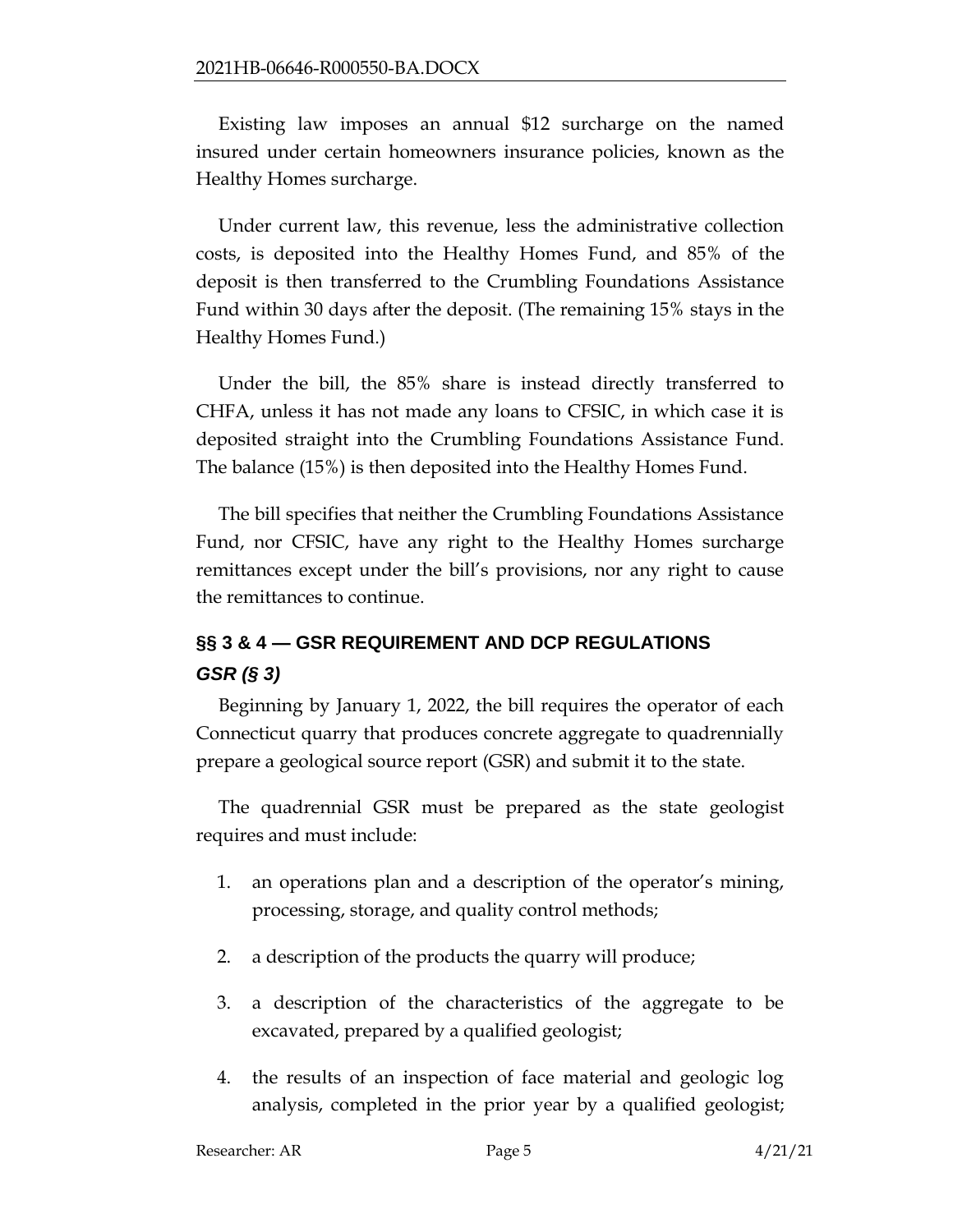and

5. core sample analyses completed in the prior year by a qualified geologist, unless the state geologist determines the quarry's performance history is satisfactory.

## *DCP Regulations on Aggregate Testing*

The bill requires DCP's commissioner, in consultation with the state geologist, to adopt regulations developing standards for testing concrete aggregate produced by quarries. The standards must require (1) a total sulfur content ("total S") test and (2) identification of the presence of pyrrhotite. (If aggregate has a high total S concentration, it is not suitable for structural concrete. Measuring aggregate's total S enables one to develop a conservative estimate of the maximum pyrrhotite concentration (many minerals other than pyrrhotite contain sulfur).)

The regulations must require the performance of a rapid total S test on a 10-pound aggregate sample using one of the following methods:

- 1. x-ray fluorescence analysis,
- 2. purge and trap gas chromatography analysis, or
- 3. analysis by combustion furnace.

The regulations must specify that if the results of the total S test show that the sample's total S is:

- 1. less than 0.1% (by mass), then the aggregate must be approved for use for four years and the test results must be filed with the state geologist;
- 2. 1% or more (by mass), then the aggregate may not be used (presumably, the material can be used for purposes other than concrete aggregate); and
- 3. 0.1% or more, but less than 1% (by mass), then the sample must be further tested, as described below (presumably, this testing is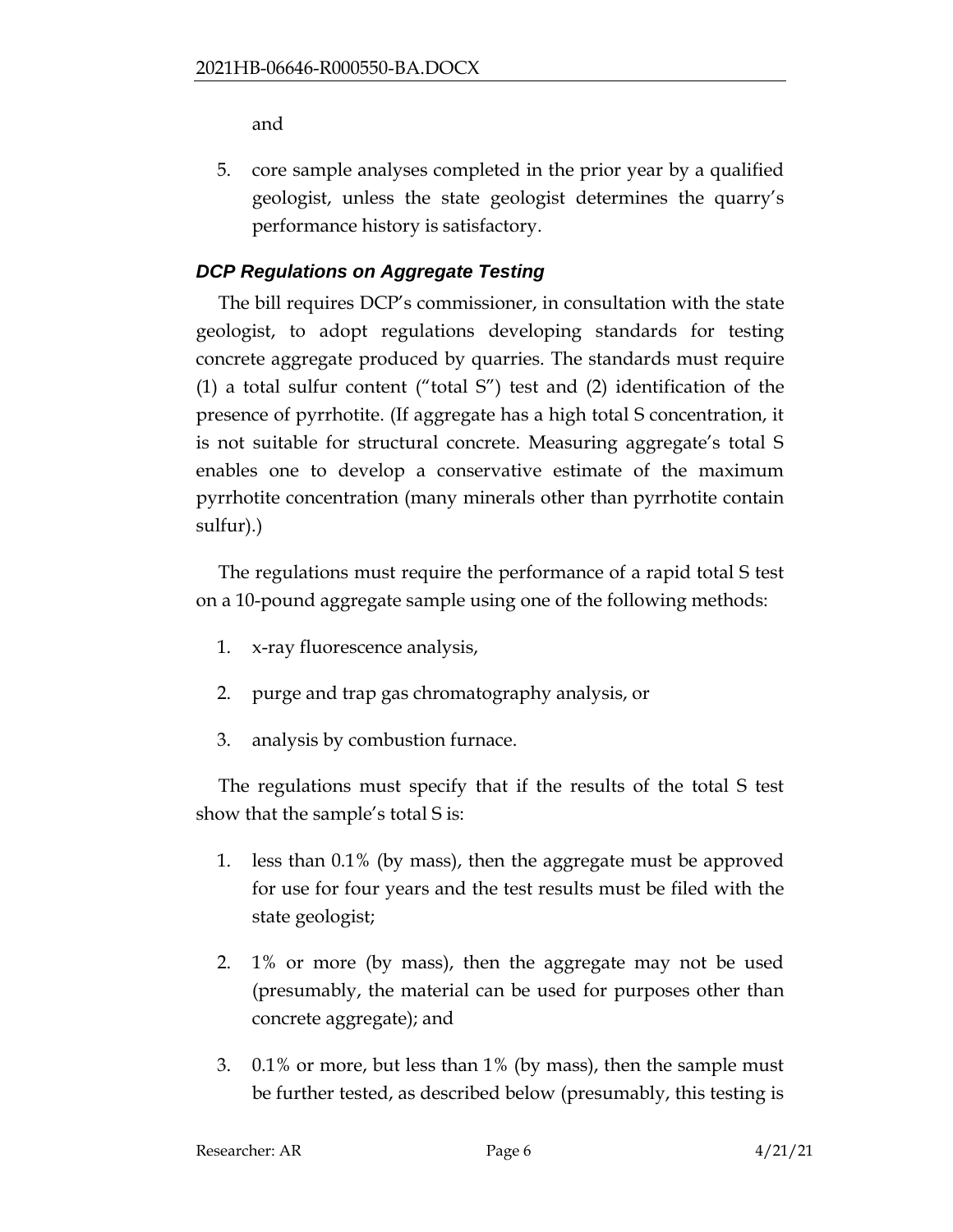only required if the producer wants to use the material for concrete aggregate).

*Further Testing.* If further testing is required after the total S test (see above), the regulations must require testing the sample for the presence and relative abundance (concentration) of pyrrhotite using one of the following methods:

- 1. x-ray diffraction,
- 2. magnetic susceptibility, or
- 3. another type of petrographic analysis.

The regulations must specify that if further testing reveals no pyrrhotite in the sample, the aggregate must be approved for use for one year and the test results must be filed with the state geologist. If pyrrhotite is present, further petrographic analysis must be done to determine whether the aggregate is acceptable for use.

## **§ 1 — REDUCED ASSESSMENT FOR PROPERTIES WITH DEFECTIVE FOUNDATIONS**

By law, municipal assessors or their staff must inspect and reassess residential properties with foundations made from defective concrete at the property owner's request. Under current law, the adjusted assessment must reflect the property's current value and is valid for five assessment years, unless the foundation is repaired or replaced sooner. The bill eliminates the five-year maximum, thus allowing property owners to benefit from a reduced assessment until their foundation is repaired or replaced. As under current law, the reduced assessment's duration supersedes the law requiring revaluation every five years. Thus, the bill appears to prohibit the assessment from being updated during any future revaluation, unless the foundation is repaired or replaced.

## **§§ 7 & 8 — STUDY OF NONRESIDENTIAL CRUMBLING CONCRETE DAMAGE**

By July 1, 2022, the bill requires CFSIC to submit a report to the